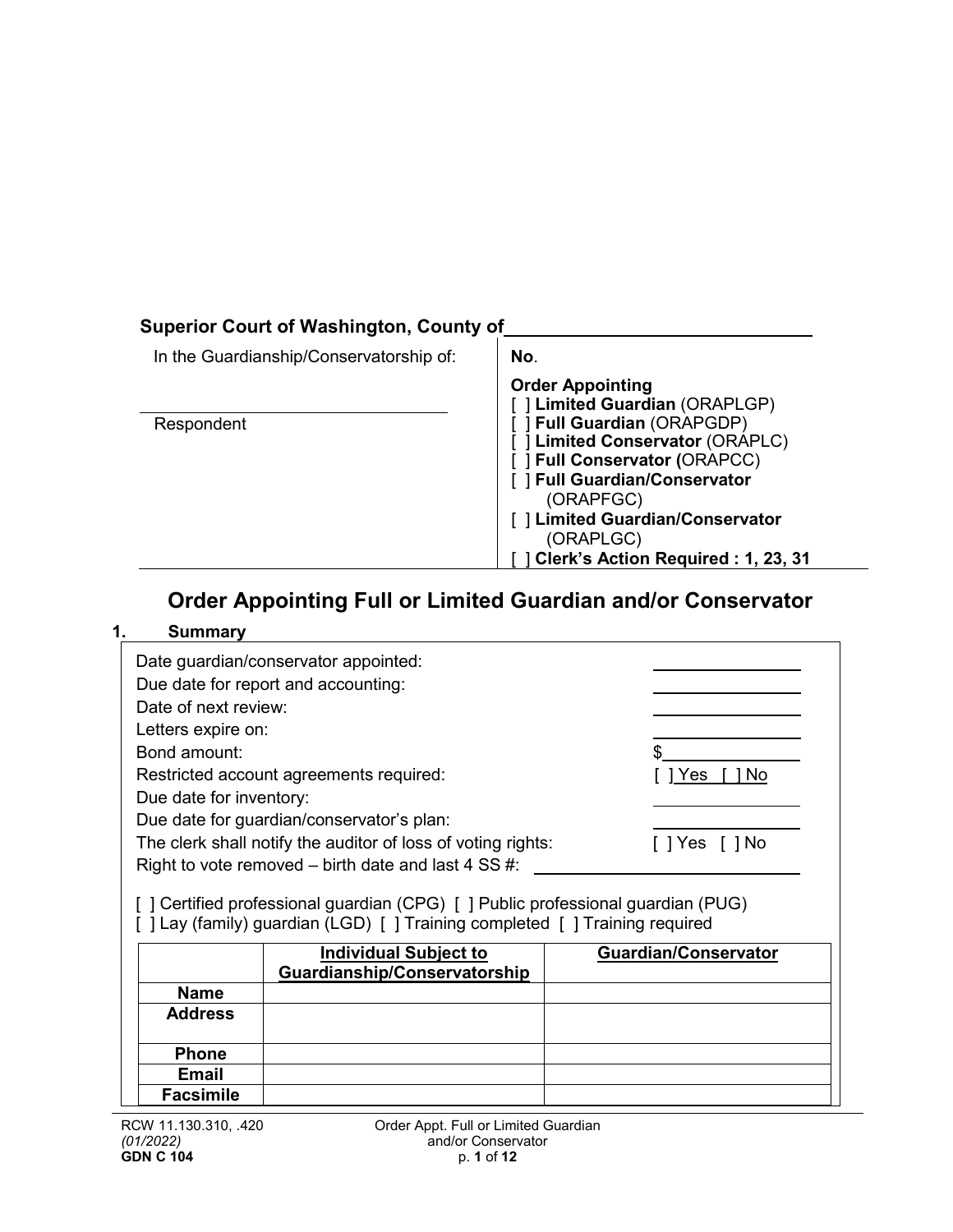|                | <b>Interested Party</b> | <b>Interested Party</b> |
|----------------|-------------------------|-------------------------|
| <b>Name</b>    |                         |                         |
| <b>Address</b> |                         |                         |
| <b>Phone</b>   |                         |                         |
| <b>Email</b>   |                         |                         |
| Relationship   |                         |                         |

This matter came on for hearing on a petition for appointment of guardian and/or conservator of the Respondent.

The proposed guardian and/or conservator was present.

The Court Visitor was present. The following other persons were also present at the hearing:

The court considered the written report of the court visitor and the professional evaluation, the testimony of witnesses, remarks of counsel, and the documents filed herein. Based on the above, the court makes the following:

#### **Findings of Fact**

**2**. All notices required by law have been given and proof of service as required by statute is on file.

The court finds by clear and convincing evidence that the Respondent was given proper notice of the hearing on the petition. Required proof of service is on file.

.

### **3. Jurisdiction**

The court has jurisdiction over the person and/or estate of the Respondent because:

- [ ] **Home State Jurisdiction**  The Respondent has lived in Washington for at least 6 months prior to this case being filed.
- [ ] **Home State Jurisdiction** The Respondent does not live in Washington right now but Washington was the Respondent's home state sometime in the 6 months prior to this case being filed.
- [ ] **Significant Connection Jurisdiction** Washington is not the Respondent's home state but the Respondent does have a significant connection to the state other than physical presence. The Respondent's significant connection is
- [ ] **Special Emergency Jurisdiction**  Washington is not the Respondent's home state but a court order is needed to protect the Respondent's health, safety, or welfare from substantial harm and no other person has authority and is willing to act.

### **4. Respondent' Attendance**

- [ ] The Respondent was present in court;
- [ ] The hearing was conducted outside of the courtroom at the location of the Respondent;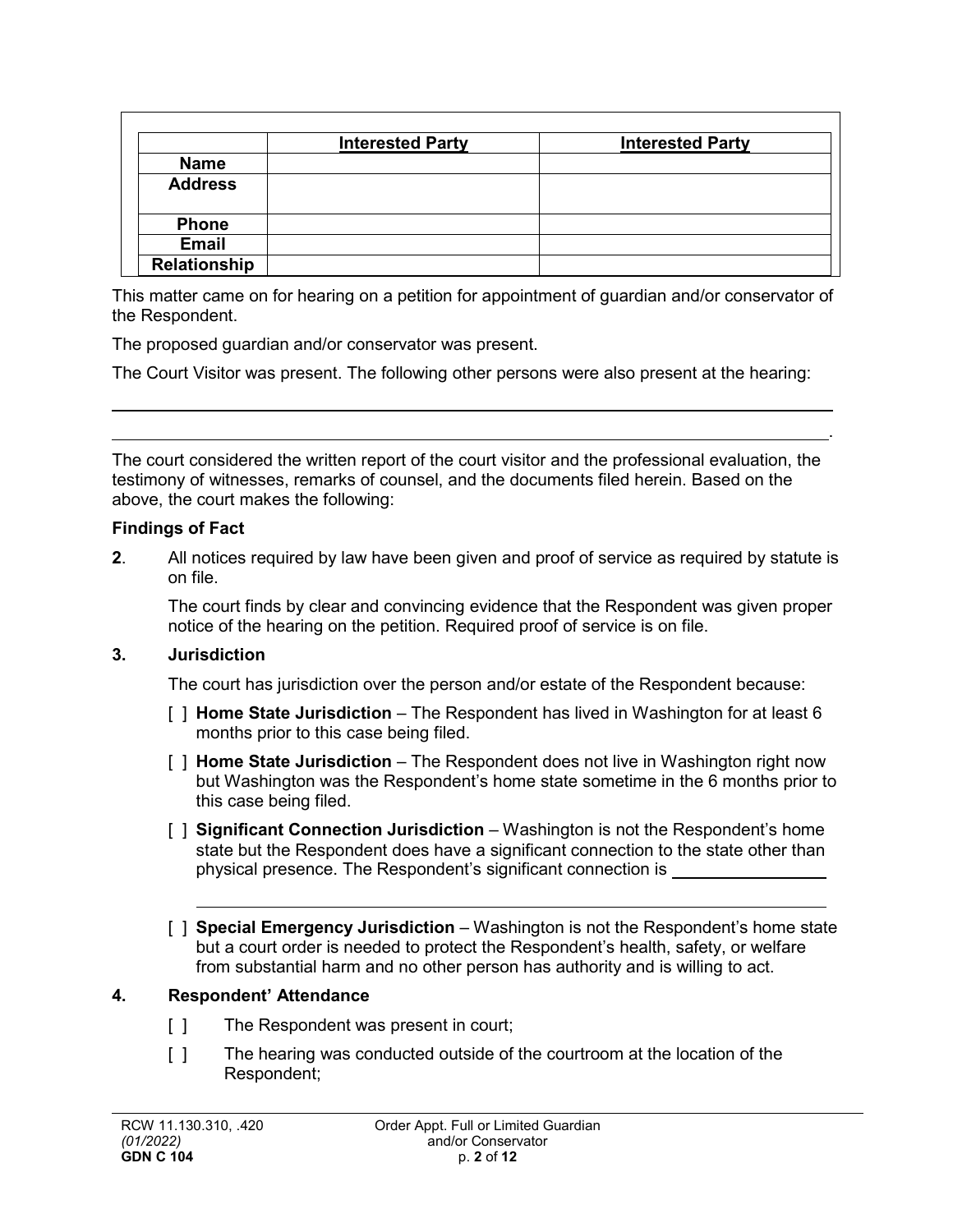- [ ] The Respondent refused to attend the hearing after having been fully informed of the potential consequences;
- [ ] There was no practicable way for the Respondent to attend and participate even with supportive or technological assistance.
- [ ] Findings to support above **Fig. 2** and  $\overline{a}$  and  $\overline{b}$  and  $\overline{c}$  and  $\overline{d}$  and  $\overline{b}$  and  $\overline{a}$  and  $\overline{b}$  and  $\overline{a}$  and  $\overline{a}$  and  $\overline{a}$  and  $\overline{a}$  and  $\overline{a}$  and  $\overline{a}$  and  $\overline{a}$  a

### **5. Court Visitor (Visitor)**

The visitor appointed by the court has filed a report with the court. The report is complete and complies with all requirements of RCW 11.130.280 and/or 11.130.380.

### **6. Professional Evaluation**

- [ ] There was a professional evaluation by (name)
- [ ] There is sufficient information to determine Respondent's needs and abilities without the professional evaluation.

### **7. Alternative arrangements made by the Respondent**

- [ ] The Respondent did not make alternative arrangements for assistance, such as a power of attorney or other protective arrangements.
- [ ] The Respondent made other protective arrangements for assistance, but such arrangements are inadequate in the following respects:
- [ ] (*Name*) \_\_\_\_\_\_\_\_\_\_\_\_\_\_\_\_\_\_\_\_\_\_\_\_\_\_ has been acting in a fiduciary capacity for the Respondent and should **not** continue to do so for the following reasons:

### **8. Basis for guardianship and/or conservatorship**

The Respondent, The Respondent,  $by$  clear and convincing evidence :

.

.

- [ ] lacks the ability to meet essential requirements for physical health, safety, or selfcare because the Respondent is unable to receive and evaluate information or make or communicate decisions, even with appropriate supportive services, technological assistance, or supported decision making.
- [] is incapable of managing property or financial affairs due to [] a limitation in the Respondent's ability to receive and evaluate information or [ ] absence. An appointment of a conservator is necessary to [ ] avoid a significant dissipation of the individual's property or [ ] obtain funds or property to support and care for the individual or their dependents.
- [ ] is in need of a full [ ] guardianship and/or [ ] conservatorship.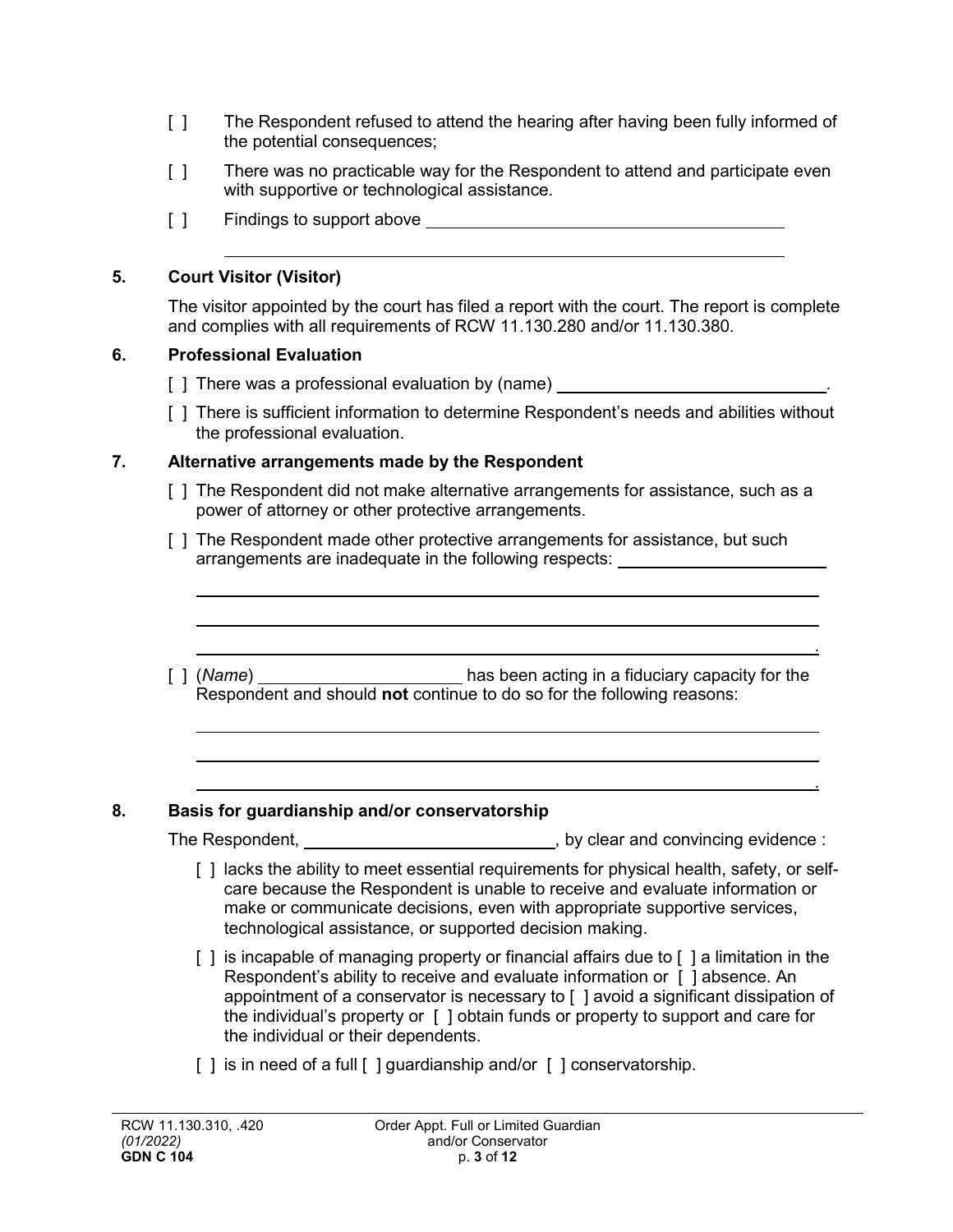| [ ] is capable of managing some personal and/or financial affairs, but is in need of                               |
|--------------------------------------------------------------------------------------------------------------------|
| the protection and assistance of a limited $\lceil \cdot \rceil$ guardian $\lceil \cdot \rceil$ conservator. These |
| specific powers are granted to the [ ] guardian [ ] conservator:                                                   |

|        | [ ] The following less restrictive protective arrangement will meet the Respondent's |
|--------|--------------------------------------------------------------------------------------|
| needs: |                                                                                      |

.

.

.

- [ ] There is clear and convincing evidence that the Respondent's needs cannot be met by a protective arrangement instead of guardianship and/or conservatorship or other less restrictive alternative, including the use of appropriate supportive services, technological assistance, or supported decision making.
- [ ] There is clear and convincing evidence the Respondent's needs cannot be met by limited guardianship and/or conservatorship. The guardianship and/or conservatorship is appropriate.

### **9. Guardian/Conservator**

The proposed guardian/conservator is qualified to act as [ ] guardian and/or [ ] conservator for the Respondent and they have filed the *Disclosure of Guardian or Conservator*. Their address, phone numbers and email address are as follows:

| Address:              |          |  |
|-----------------------|----------|--|
| Phone No(s): Business | Personal |  |

Email:

The relationship of the guardian and/or conservator to the Respondent is:

[ ] The guardian and/or conservator provides paid services, is a relative, or is employed by a person that provides paid services to the Respondent. The court finds by clear and convincing evidence that the guardian and/or conservator is the best qualified person for the appointment and the appointment is in the best interest of the Respondent.

### **10. Visitor fees and costs**

- [ ] The visitor was appointed at [ ] county expense [ ] estate expense and shall submit a motion for payment of fees and costs pursuant to the local rules.
- [ ] The visitor has requested a fee of \$\_\_\_\_\_\_\_\_\_\_ for services rendered and reimbursement of  $\frac{\mathsf{S}}{2}$  for costs incurred while acting as visitor. Fees in the amount of  $\$\_\_\_\_\_\_$  and costs in the amount of  $\$$ are reasonable and should be paid as follows: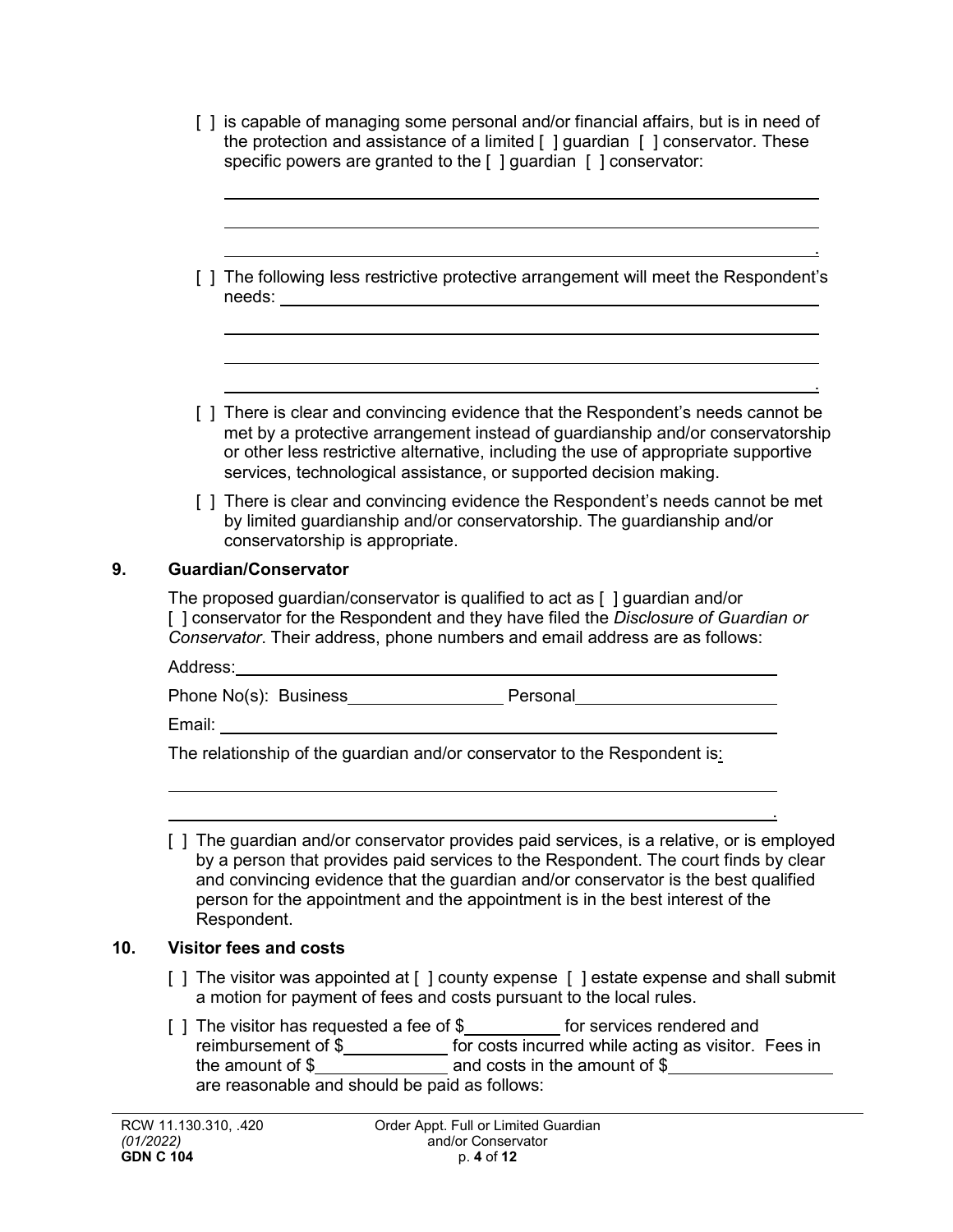| [ ] \$ |  | by the guardian/conservator from the estate and/or |
|--------|--|----------------------------------------------------|
|--------|--|----------------------------------------------------|

| [ ] by the County of |  |
|----------------------|--|
|                      |  |

| $\left[\begin{array}{c} 1 \\ 3 \end{array}\right]$ | for the following reason(s): |
|----------------------------------------------------|------------------------------|
|----------------------------------------------------|------------------------------|

### **11. Conservator's Bond**

The assets of the Respondent:

- [ ] Does not apply. Respondent only has a guardianship.
- [ ] are unknown, and a bond shall be reviewed at the hearing on the Conservator's Plan.
- [] total less than three thousand dollars (\$3,000) and no bond is required.
- [] exceed three thousand dollars (\$3,000), and a bond is required.
- [ ] exceed three thousand dollars (\$3,000) and should be placed in a blocked account with an insured financial institution or bonded.
- [ ] should be held by a Conservator who is a regulated financial institution, qualified to do trust business in this state, and the Court waives any bond requirement.

### **12. Restrictions on Respondent's right to communicate**

The following facts support restricting the Respondent's right to communicate, visit, and interact with others:

### **13. Right to Vote**

The Respondent:

- [ ] is capable of exercising the right to vote.
- [ ] is not capable of exercising the right to vote because the Respondent cannot communicate, with or without support, a specific desire to participate in the voting process.

.

### **14. Right to Marry**

The Respondent:

- [ ] is capable of exercising the right to marry.
- [ ] is not capable of exercising the right to marry because the Respondent lacks the ability to understand the special nature of the contract and the duties it entails.

### **Conclusions of Law**

Based upon the above findings and fact, the court makes the following conclusions of law: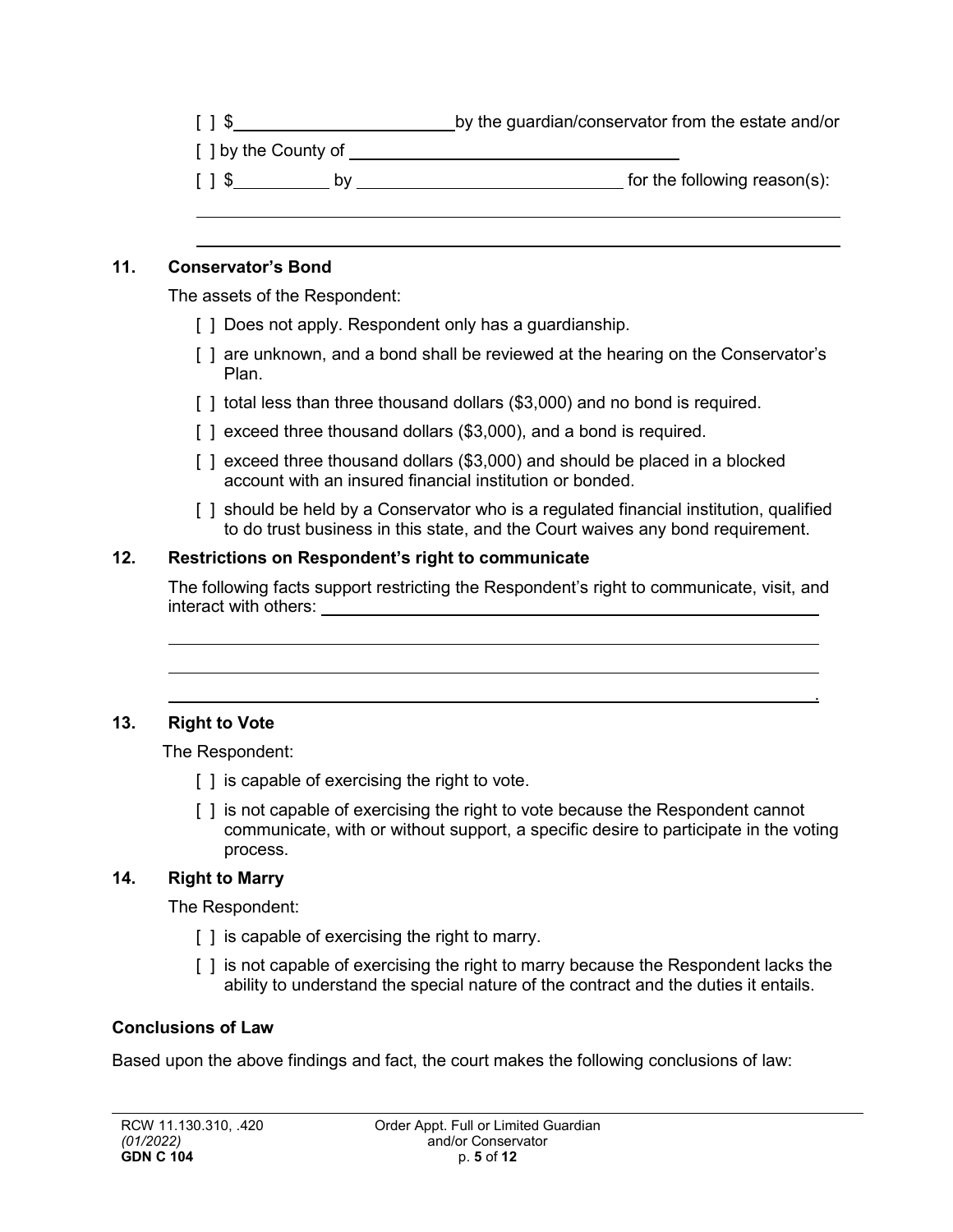### **15. Individual Subject to Guardianship/Conservatorship**

*(Name)* **is an individual who meets the requirements to be subject to** guardianship and/or conservatorship within the meaning of Chapter 11.130 RCW, and a:

[ ] Full [ ] Limited guardian and/or

[ ] Full [ ] Limited conservator should be appointed.

# **16. Guardian/Conservator**

| (Name)                                                                            | is a fit and proper person as |
|-----------------------------------------------------------------------------------|-------------------------------|
| required by RCW 11.130.305 and 11.130.415 be appointed as a guardian/conservator. |                               |

# **17. Powers and limitations of the guardian/conservator**

The powers and limitations of the guardian and/or conservator should be as follows:

[] All of the powers of a guardian and/or conservator pursuant to the provisions of RCW 11.130 et. seq. that are not expressly limited.

.

[ ] Other:

Without further court order, the guardian does not have power to consent to sterilization on behalf of the Respondent.

# **18. Limitations and restrictions placed on the Respondent**

The limitations and restrictions placed on the Respondent are as follows:

- [ ] To vote or hold an elected office.
- [ ] To marry, divorce, or enter into or end a state registered domestic partnership.
- [ ] To consent to or refuse medical treatment.
- [ ] To decide who shall provide care and assistance.
- [ ] To make decisions regarding social aspects of their life.
- [ ] To possess a license to drive.
- [ ] To make or revoke a will.
- [ ] To enter into a contract.
- [ ] To appoint someone to act on their behalf.
- [] To sue and be sued, other than through a quardian and/or conservator.
- [ ] To buy, sell, own, mortgage, or lease property.
- [ ] To manage their money.
- [ ] Other limitations and restrictions: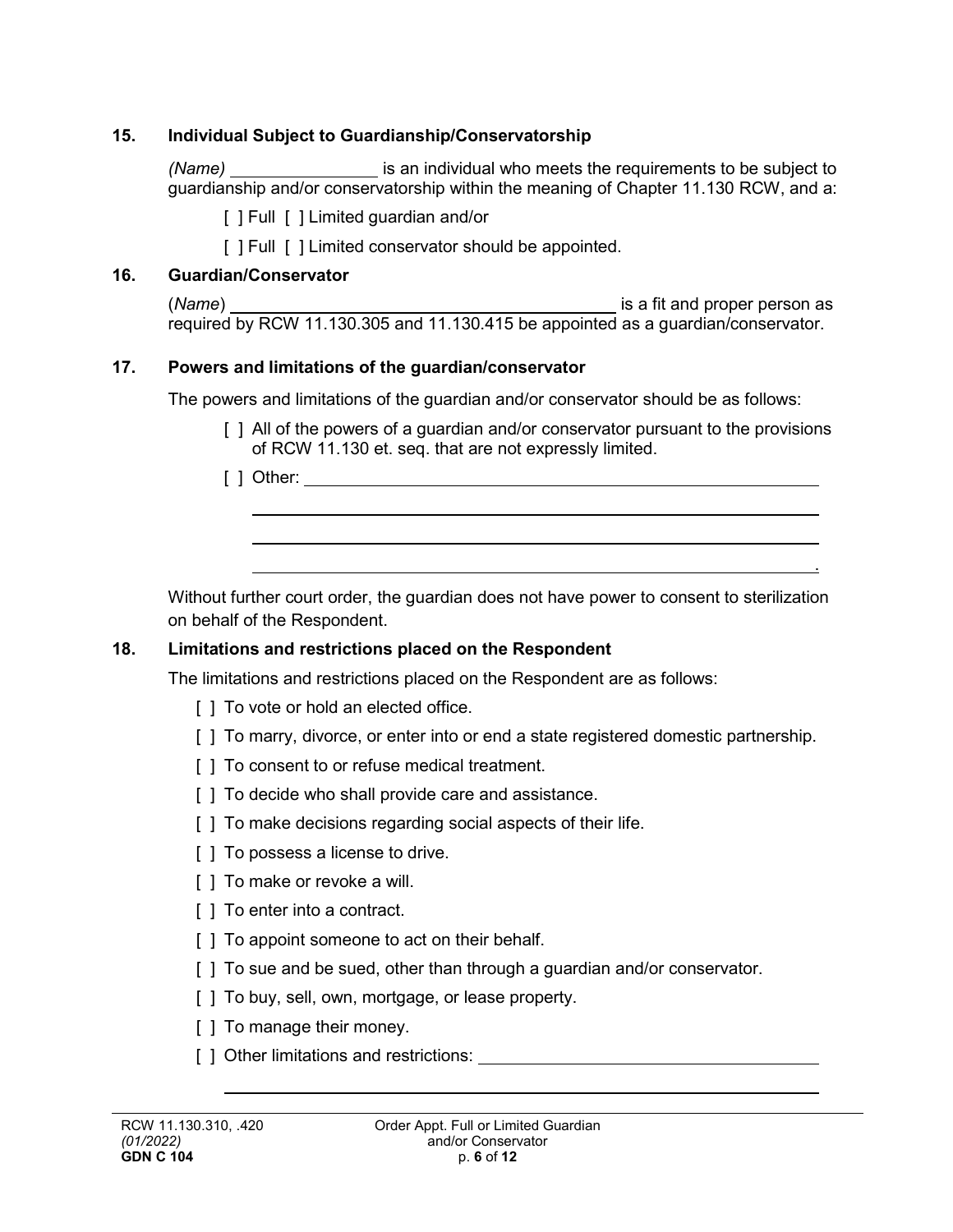### **19. Restrictions on Respondent's right to communicate, visit, and interact with others**

The guardian is authorized to restrict the Respondent's right to communicate, visit, and interact or otherwise associate with the following persons:

Name of Person Nature of Restriction

- 1. 2.
- **20.** The court finds it would be contrary to the preference of Respondent to provide notice to *(name)* who is a spouse, domestic partner, or adult child.

# *The court orders:*

# **21. Prior Power of Attorney**

Any power of attorney of any kind previously executed by the Respondent:

3.

- [ ] is not canceled.
- [ ] is canceled in its entirety.
- [ ] is canceled in its entirety except for those provisions pertaining to  $\blacksquare$

# **22. Appointment of Guardian/Conservator**

*(Name)* is appointed as:

.

[ ] Full [ ] Limited Guardian and/or [ ] Full [ ] Limited Conservator of

, and the powers and limitations of the guardian/conservator, the restrictions on the Respondent's right to communicate, visit, or interact with others, and the limitation and restrictions placed on the Respondent shall be as set forth in paragraphs **18** and **19** of the Conclusions of Law.

# **23. Letters of Guardianship/Conservatorship**

The clerk of the court shall issue letters of guardianship and/or conservatorship valid until (date) to (name of guardian/conservator) upon the filing of an acceptance of appointment, any bond or verified receipt required in paragraph **25**, and a *Designation of and Consent by In-State (Resident) Agent*, if the guardian/conservator or limited guardian/conservator resides outside the state.

# **24. Lay guardian and conservator training**

- [ ] Does not apply. The guardian/conservator is a certified professional guardian/conservator or financial institution.
- [ ] The petitioner submitted evidence that the guardian/conservator successfully completed lay guardian/conservator training.
- [] The guardian/conservator must complete and file proof of completion of lay guardian and conservator training or obtain an order waiving training by (*date*) (no more than 90 days after today's date).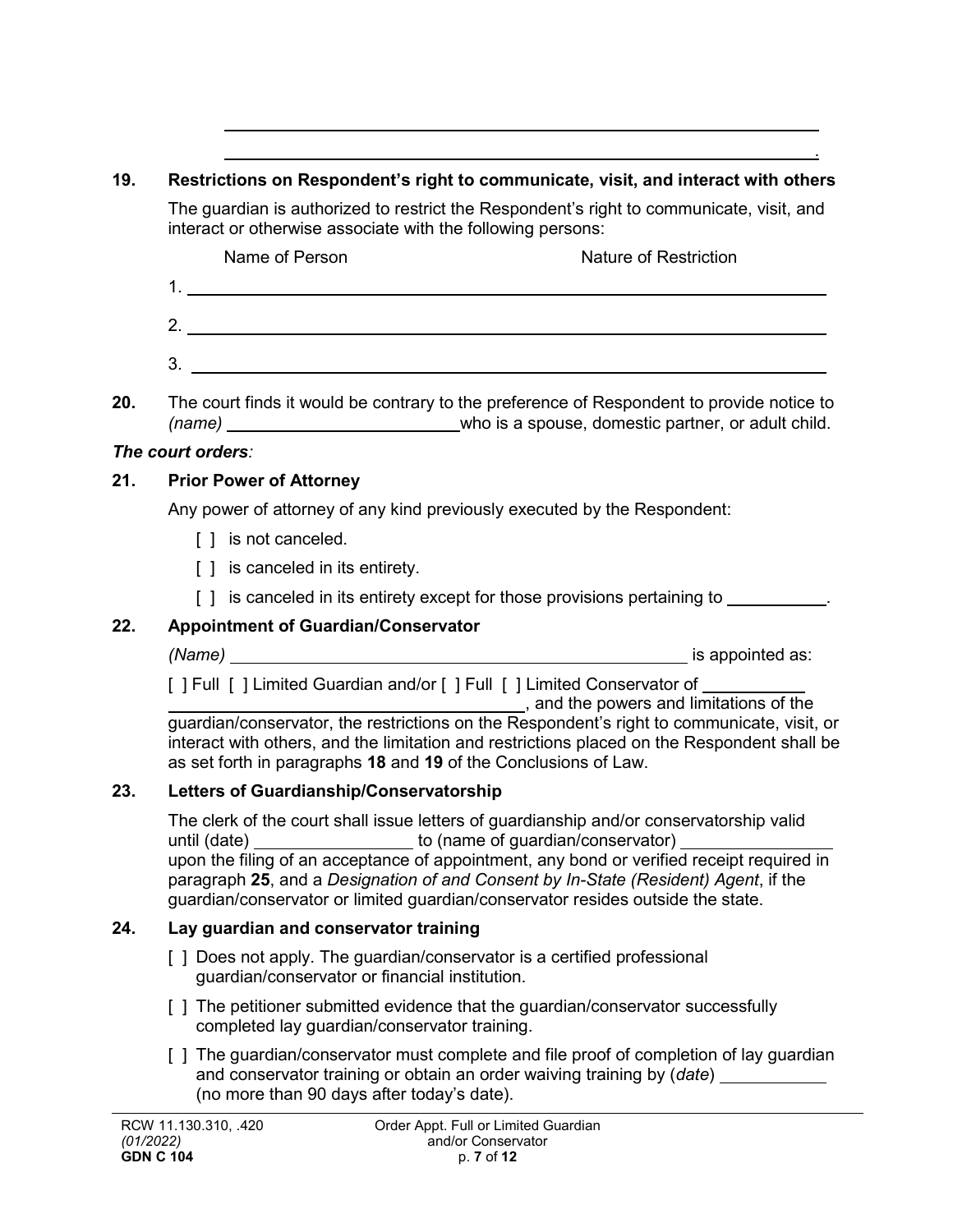### **25. Conservatorship bond and security**

- [ ] Conservatorship bond is set in the amount of  $$$
- [ ] Bond is waived.
- [ ] Bond shall be reviewed at the hearing on the *Conservator's Plan*.
- [ ] All other accounts/liquid assets in excess of the bond shall be blocked and shall not be withdrawn except by court order. The conservator shall file a receipt of funds into blocked account (form *GDN ALL 006, Receipt of Funds into Blocked Financial Account)* with the court.

### **26. Report of substantial change in income or assets**

Within 30 days of any substantial change in the estate's income or assets, the Conservator shall report to the court and schedule a hearing. The purpose of the hearing will be for the court to consider changing the bond or making another provision in accordance with RCW 11.130.505 (14).

### **27. Inventory**

Within 3 months of appointment, the conservator shall file a verified inventory of Respondent's property, which has come into the conservator's possession or knowledge. The inventory shall include a statement of all encumbrances, liens, and other secured charges on any item.

### **28. Disbursements**

On or before the date the inventory is due, the conservator shall also apply to the court for an order authorizing disbursements on behalf of the Respondent as required by RCW 11.130.345 and 11.130.525.

### **29. Guardian/Conservator's Plan**

Within three (3) months after appointment, the guardian/conservator shall complete and file a a plan that shall comply with the requirements of RCW 11.130.340 and 11.130.510 and set a hearing on the plan 30 days after the plan is filed.

### **30. Respondent's Status**

Unless otherwise ordered, the guardian/conservator shall file an annual report on the Respondent's status that shall comply with the requirements of RCW 11.130.345 and 11.130.530.

### **31. Substantial change in condition or residence**

The guardian/conservator shall report to the court within thirty (30) days any substantial change in the Respondent's condition, value of the Respondent's estate, or any change in Respondent's residence.

### **32. Restoration of Rights**

Any guardian or conservator shall immediately notify the court if the condition of the adult has changed so that the adult is capable of exercising rights previously removed.

### **33. Authority for investment and expenditure**

A conservator has all the powers granted in law except as follows: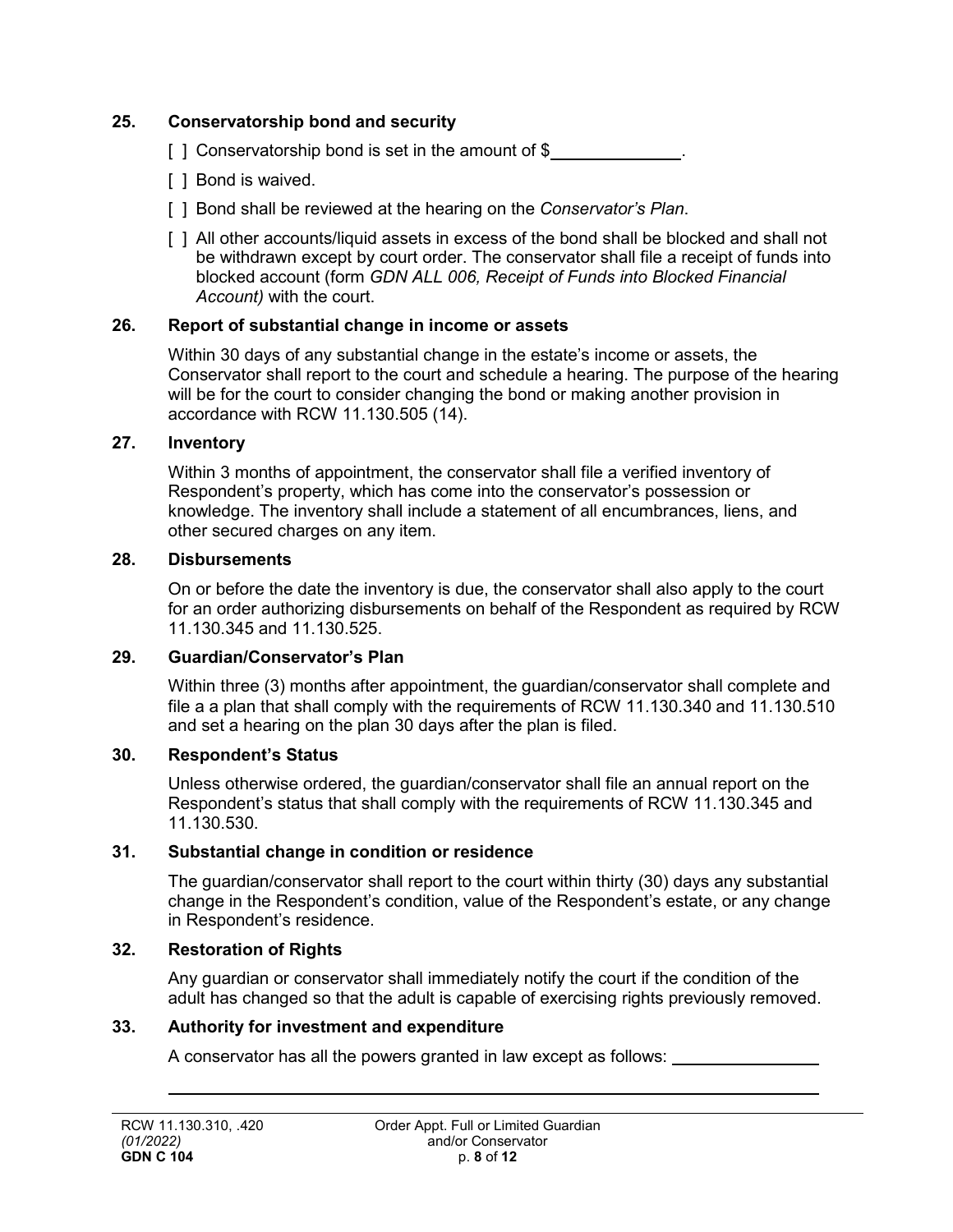### **34. Duration of guardianship/conservatorship**

This guardianship and/or conservatorship shall continue to be in effect:

- $\lceil$  1 until it is terminated pursuant to RCW 11.130.355 or 11.130.570;
- [ ] until further order of the court. The necessity for the guardianship/conservatorship to continue shall be periodically reviewed;
- [ ] until the Respondent, who is a minor, turns 18 years old; **or**
- [ ] other:

# **35. Discharge/Retention of Visitor**

- [ ] The visitor is discharged; **or**
- [ ] The visitor shall continue performing further duties or obligations as follows:

# **36. Persons with a right to receive notice and pleadings**

The persons listed below are entitled to certain statutory notices as described in RCW 11.130.310 and 11.130.420:

Name:

Address:

Name:

Address:

[ ] The spouse, adult children, or domestic partner (*names)*

are not entitled to notice.

.

.

*(Add more names or extra sheets if necessary)*

# **37. Guardian/Conservator Fees**

[ ] DSHS cases: The guardian/conservator is allowed such fees and costs as permitted by the Washington Administrative Code in the amount of \$235.00 per month as a deduction from the Respondent's participation in the DSHS cost of care. Such fees are subject to court review and approval. This deduction is approved for the initial 12 month reporting period and 90 days thereafter, from the date of this order to . The guardian may petition for fees in excess of the above amount only on notice to the appropriate DSHS Regional Administrator per WAC 182.513.1530;

**or**

[ ] Non-DSHS cases: The guardian/conservator shall petition the court for approval of fees. The quardian/conservator may advance themselves \$ per month, subject to court review and approval.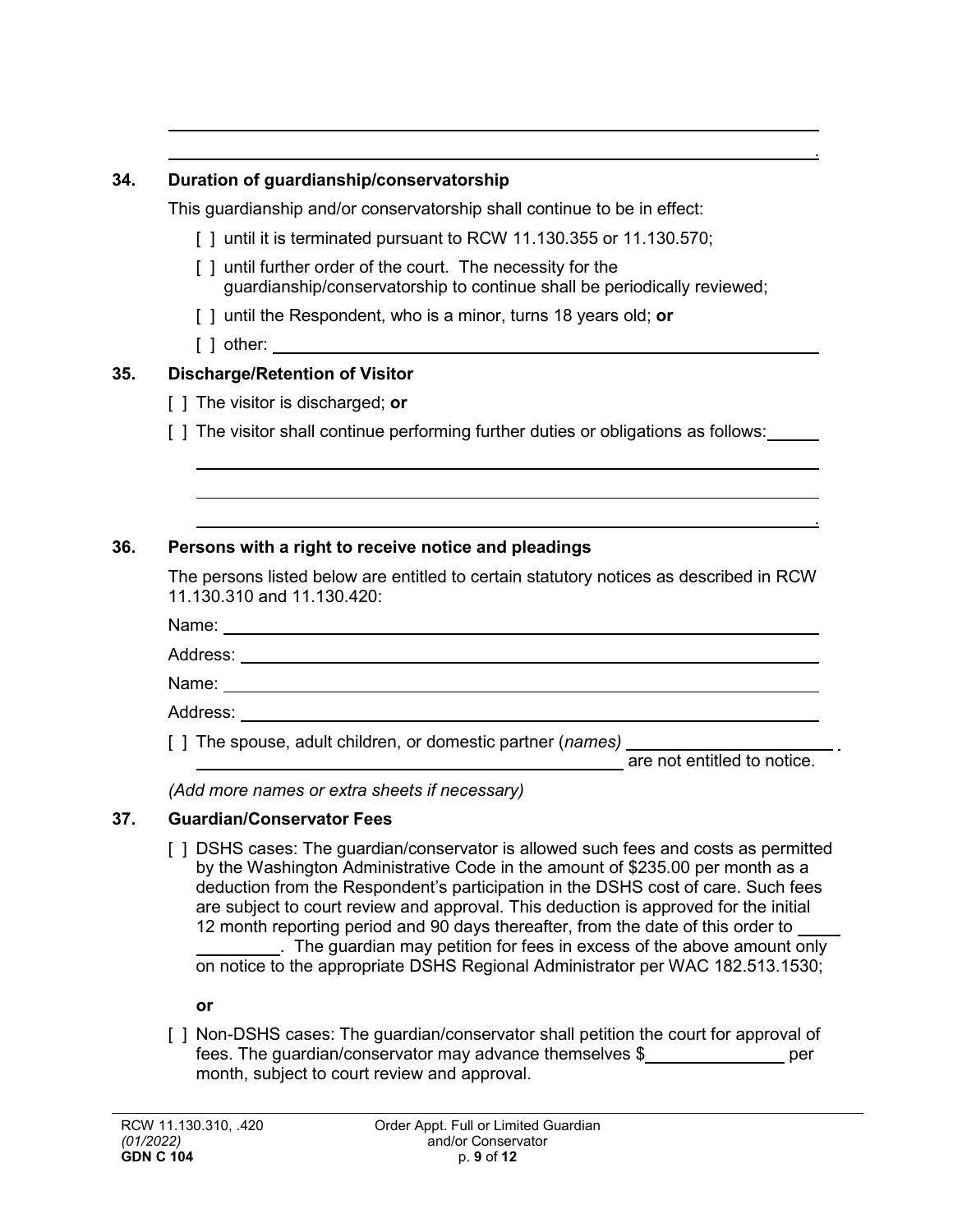### **38. Court Visitor fee**

- [ ] Fees and costs are approved as reasonable; **or**
- [ ] The visitor fees and costs are approved as reasonable in the total amount of \$\_\_\_\_\_\_\_\_\_\_\_\_\_\_\_\_\_\_\_\_\_\_\_\_\_\_\_. They shall be paid from [ ] the estate assets, [ ] the county, [ ] other source as follows:

#### **39. Legal Fees**

The legal fees and costs of \_\_\_\_\_\_\_\_\_\_\_ are approved as reasonable in the amount of

\$ , and shall be paid from the:

- [ ] Guardianship/conservatorship estate assets **or**
- [] deduction from the Respondent's participation in the DSHS cost of care.
- [ ] Other source(s) as follows:

### **40. Guardian/Conservator's Report**

The guardian/conservator's report shall cover the:

**[ ] 12 month [ ] 24 month [ ] 36 -month** period following the appointment. The guardian/conservator must file their plan by \_\_\_\_\_\_\_\_\_\_\_\_\_\_\_\_\_\_\_(date, which is within 90 days of the end of the reporting period) and shall comply with the requirements of RCW 11.130.325 and RCW 11.130.505.

The court must review the report within 120 days of the end of the reporting period.

[ ] A review hearing is set for *(date)* .

[] The guardian/conservator must set a review hearing date on or before *(date) (date) [within 120 days of the end of the reporting period.]* 

[ ] The court will review the account or report on or before *(date)*  [within 120 days of the end of the reporting period.], without a hearing. The court may set a review hearing at a later date.

### **41. Other**

**Dated** 

**Judge/Court Commissioner**

Presented by:

Signature of Petitioner/Attorney **Printed Name** WSBA or CPG No:

.

.

.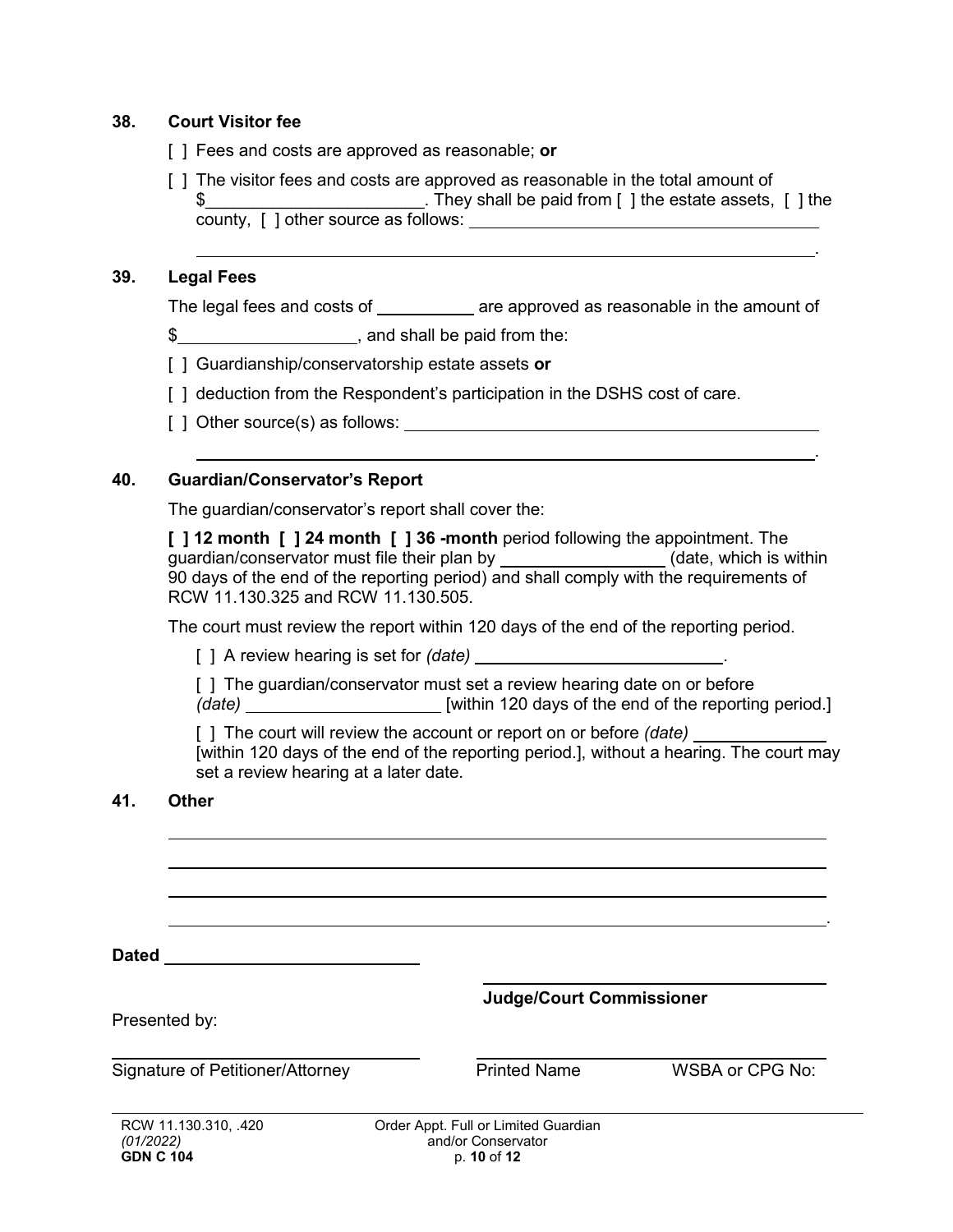Copy received and approved by:

| Signature of Guardian/Conservator | <b>Printed Name</b> | <b>WSBA or CPG No:</b> |
|-----------------------------------|---------------------|------------------------|
| Signature of Party/Visitor        | <b>Printed Name</b> | WSBA or CPG No:        |